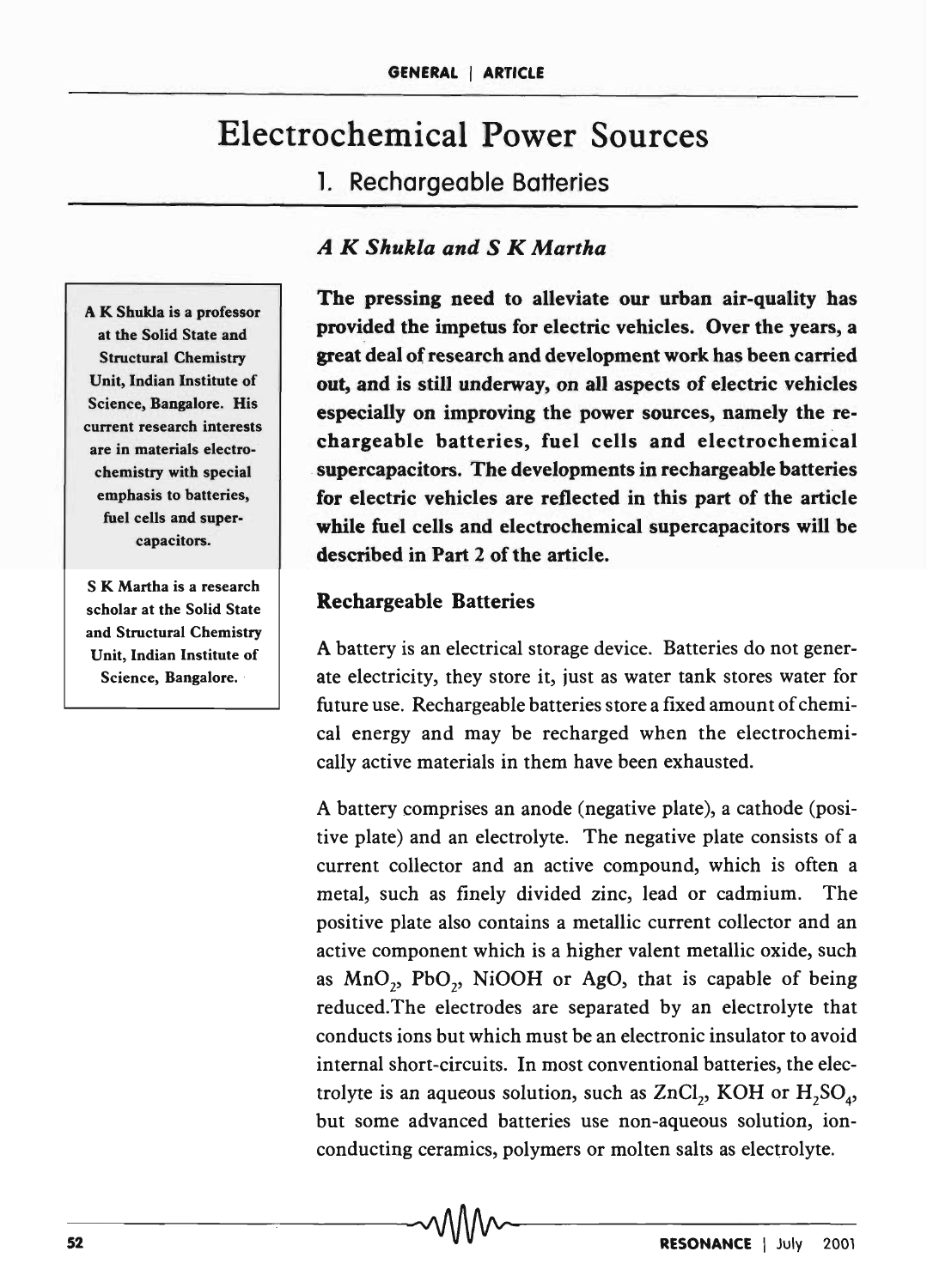It is desirable that the energy delivered by a battery during discharge should be as high as possible. The energy output of a battery is dependent on the amount of active material present in the battery. Since the weight and volume of the battery are at premium for most of the applications, it is the energy density, which has to be maximized. Engineers refer to the quantity of electricity stored per kilogram of the battery as the energy density. The speed of delivery or rate of discharge is called power density. For many applications, such as traction and automotive, it is also necessary to have a high power density. For an efficient delivery of charge from battery, it is desirable that the energy density be maximized at optimum required power. Between periods of use, a loss in the available energy of the battery occurs partly due to a leakage of charge between the electrodes and partly due to consumption of charge at the electrodes by the parasitic reactions. This is commonly referred to as self-discharge. This results in a decrease in both the effectiveness of the battery as a source of energy as also its reliability for a given application during storage. Structural integrity of the battery is another important characteristic since this confers immunity from mechanical stresses such as vibrations and shocks to which batteries are often subjected to in practice. In short, a maximum energy at optimum powerdensity, minimum internal-resistance, maximum charge-retention, high mechanical-strength and long cycle-life are the desirable characteristics of a battery.

In recent years, several rechargeable batteries have been proposed for electric cars. Some of the promising rechargeable batteries fot electric cars are described below.

#### Lead-Acid Batteries

The rechargeable battery most commonly known to us is the lead-acid battery. The lead-acid battery is one of the most successful electrochemical systems ever developed. Although it was first demonstrated as early as in 1859 by Plante and many other rechargeable batteries have been developed since then, the

A maximum energy at optimum power-density, minimum internalresistance, maximum chargeretention, high mechanicalstrength and long cycle-life are the desirable characteristics of a battery.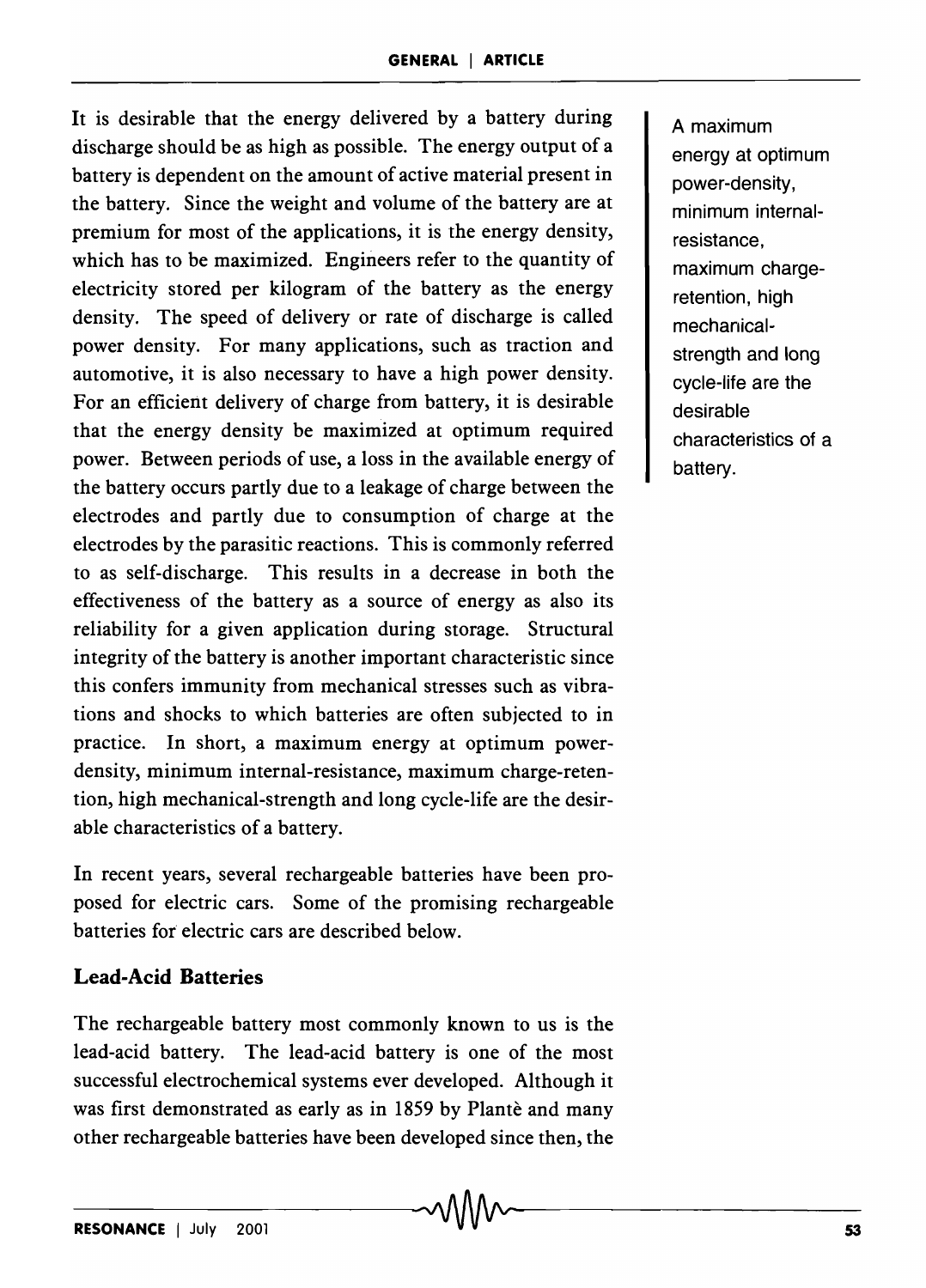lead-acid battery is still the most widely used rechargeable battery. There are three types of lead-acid batteries in common use: (a) batteries with excess or flooded electrolyte, (b) lowmaintenance batteries with a large excess of electrolyte, and (c) batteries with immobilized electrolyte and with a pressuresensitive valve usually referred to as valve-regulated lead-acid (VRLA) or sealed lead-acid (SLA) batteries.

The conventional flooded-type lead-acid battery requires checking of specific gravity of electrolyte, periodic addition of water to maintain electrolyte above the plates and recharge soon after the battery discharge to prevent hard sulfation that causes loss of capacity. The emission of acid fumes causes corrosion of metallic parts in the vicinity of the battery. The seepage of acid on the top cover leads to leakage current resulting in increased selfdischarge and ground-shunt hazards.

To overcome these problems VRLA or SLA batteries based on oxygen-recombination cycle have emerged. SLA batteries offer the freedom of battery placement, cyclability without the addi: tion of water or checking the specific gravity, increased safety and superior performance in some instances.

**Box 1.** Electrochemistry of the Lead-Acid Battery.  
\nAt the positive plate:  
\n
$$
PbO_2 + H_2SO_4 + 2H^+ + 2e^ \xrightarrow{\text{discharge}}
$$
  $PbSO_4 + 2H_2O$   $(E^0 = 1.69 \text{ V vs. SHE})$ . (1)  
\nAt the negative plate:  
\n $Pb + H_2SO_4$   $\xrightarrow{\text{discharge}}$   $PbSO_4 + 2H^+ + 2e^ (E^0 = -0.36 \text{ V vs. SHE})$ . (2)  
\ncharge  
\nThe net cell reaction is accordingly given by,  
\n $PbO_2 + Pb + 2H_2SO_4$   $\xrightarrow{\text{discharge}}$   $2PbSO_4 + 2H_2O$   $(E_{cell} = 2.05 \text{ V})$ . (3)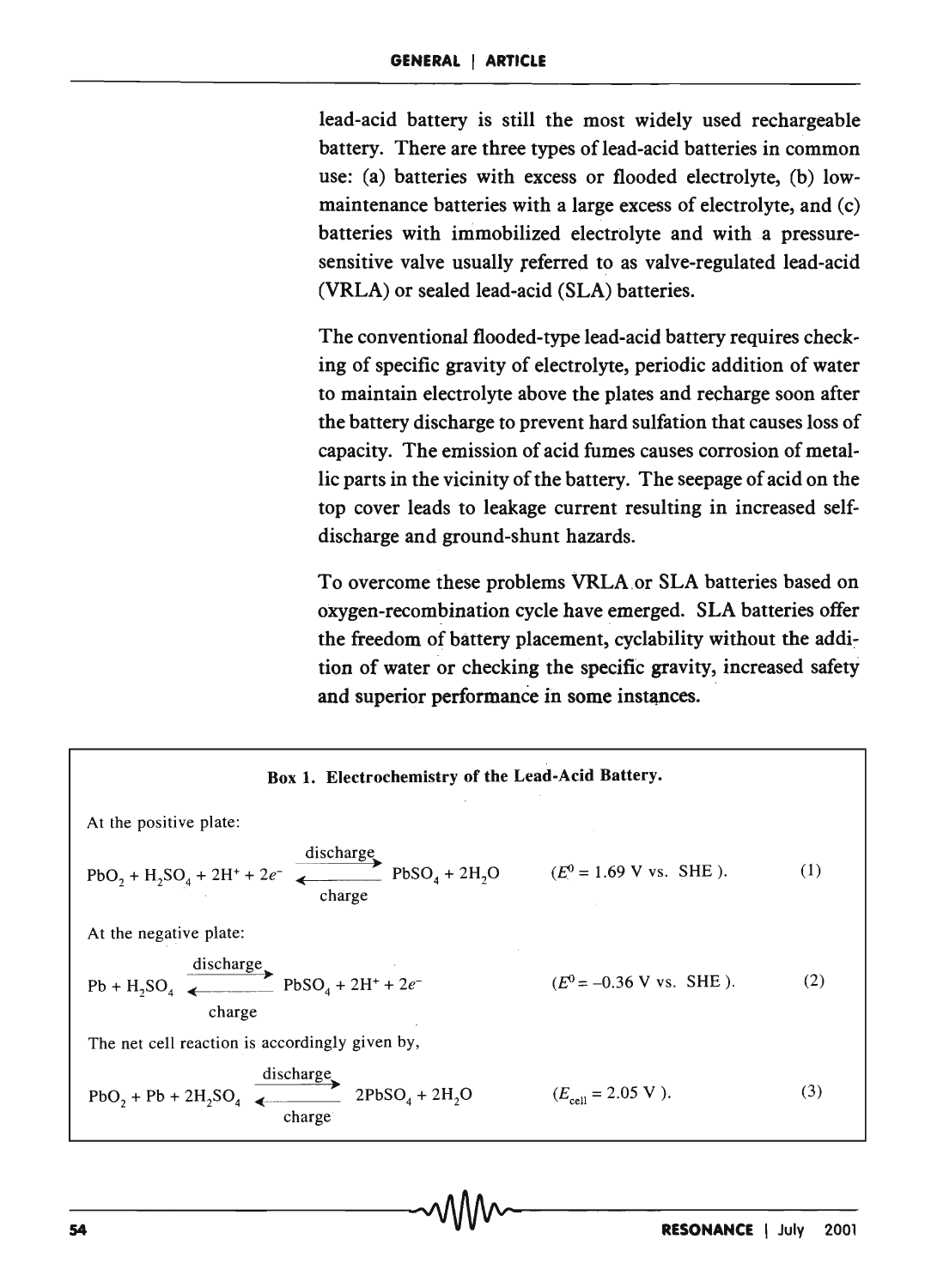

Figure 1. Charging process of a lead-acid battery.

The charge and discharge processes in a lead-acid battery are shown schematically in *Figures* 1 and 2, respectively. The positive plate in a lead-acid cell accepts the charge less efficiently than its negative counterpart. Therefore, during the recharge of a lead-acid battery,  $O_2$  and  $H_2$  are evolved nonstoichiometrically with  $O_2$  evolution occurring prior to  $H_2$  evolution. The O<sub>2</sub> evolved at the positive plate is constantly



Figure 2. Discharging process of a lead-acid battery.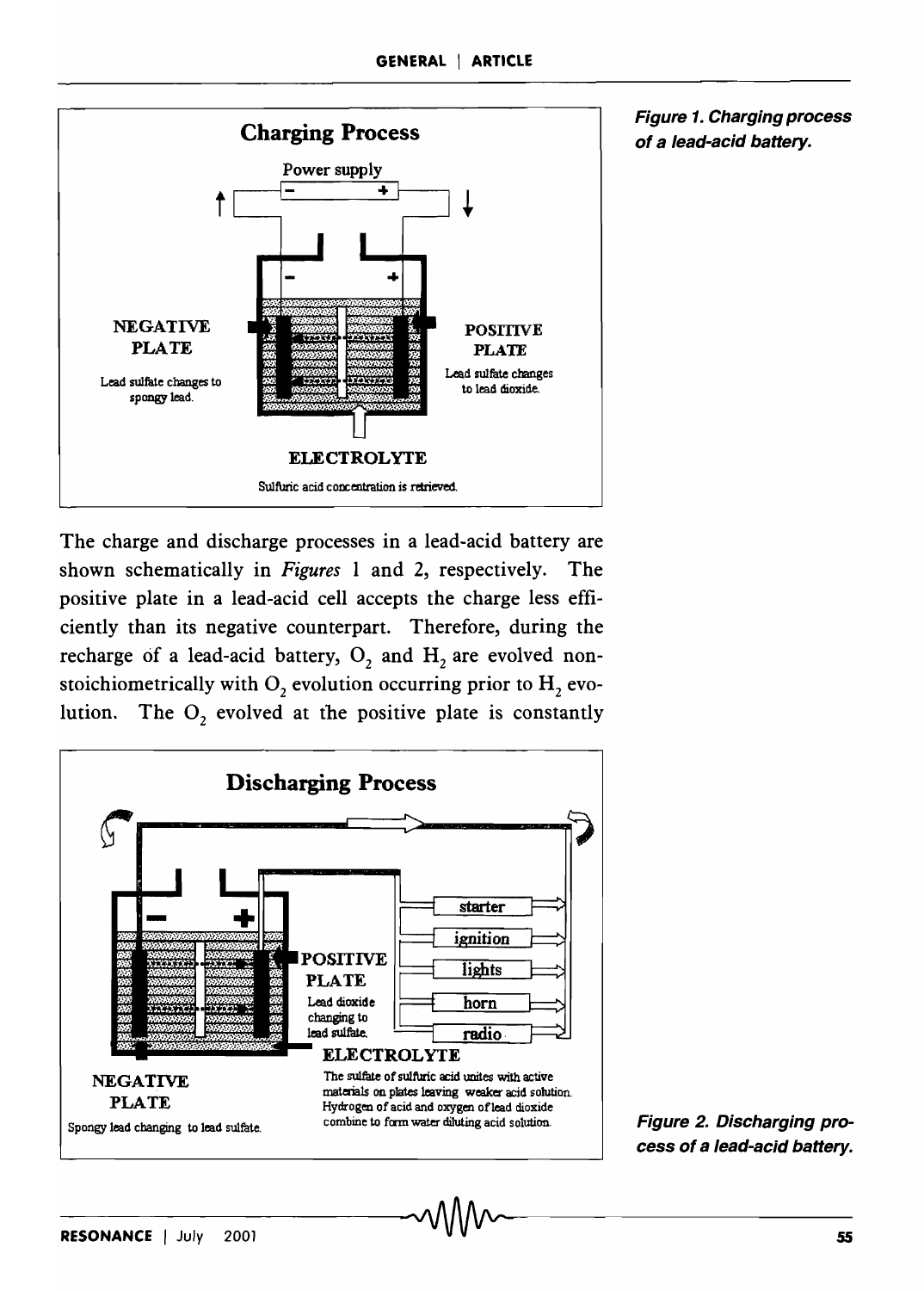The key issues, which in the past have made the lead-acid batteries fail, are short-life, high-maintenance, and inadequate energy density.

reduced at the negative plate as follows.

$$
O_2 + 2Pb + 2H_2SO_4 \longrightarrow 2PbSO_4 + 2H_2O. \tag{4}
$$

The  $PbSO<sub>4</sub>$  generated during reaction (4) is retrieved as active Pb during the charging process according to reaction (2) *(Box* 1). This feature is the main stay in the design of SLA batteries.

The key issues, which in the past have made the lead-acid batteries fail, are short-life, high-maintenance, and inadequate energy density. Additional issues such as safety, environmental impact and material recyclability are becoming more critical than in the past. Keeping these factors in mind, manufacturers of rechargeable batteries are exploring other technologies.

#### **Nickel-Cadmium Batteries**

At present, nickel-cadmium (Ni-Cd) batteries represent the best balance between specific energy, specific power, cycle-life and reliability. The Ni-Cd battery has a positive plate of nickel oxyhydroxide (NiOOH), a negative plate of cadmium (Cd), and an aqueous solution of potassium hydroxide (KOH) for the electrolyte. The battery can endure a lot of abuse both physically and electrically. Also, the alkaline electrolyte does not enter into the discharge reaction as the acid does in the lead-acid battery and hence does not get depleted as the battery discharges. During discharge, NiOOH in the positive plate is converted to  $Ni(OH)_{2}$ . This reaction results in a change in the Ni-oxidation state from  $+3$  to  $+2$ . During the cell recharge, NiOOH is retrieved. The cadmium of the negative plate is converted to  $Cd(OH)$ , during the cell discharge and retrieved during the cell charge.

The mechanism of the electrode reaction (5) *(Box* 2) involves diffusion of protons through the solid-state lattices of  $Ni(OH)$ , and NiOOH so that there is a continuous change in the composition of the active material between  $Ni(OH)_{2}$  and NiOOH. As the transformation of Ni(OH), to NiOOH and vice-versa is a bulk feature, the process is homogeneous in nature. By contrast,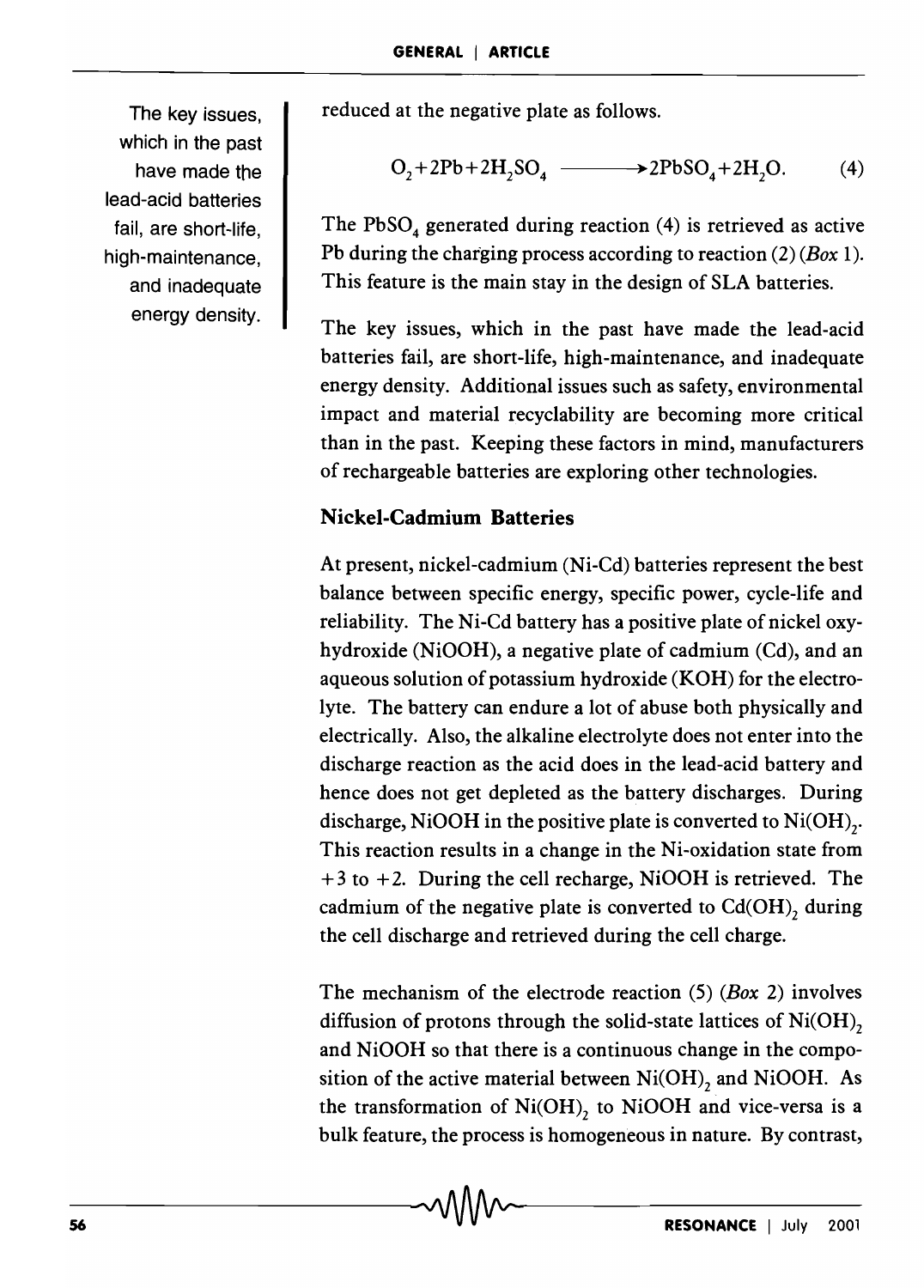#### Box 2. Electrochemistry of the Nickel-Cadmium Battery

At the positive plate:

2 NiOOH + 2 H<sub>2</sub>O + 2 
$$
e^{-}
$$
  $\xrightarrow{\text{discharge}}$  2 Ni(OH)<sub>2</sub> + 2 OH<sup>-</sup> ( $E^{0} = 0.49$  V vs. SHE). (5)

At the negative plate:

Cd + 2 OH<sup>-</sup> 
$$
\xrightarrow{\text{discharge}}
$$
 Cd(OH)<sub>2</sub> + 2 e<sup>-</sup> ( $E^0 = -0.76$  V vs. SHE). (6)

Accordingly, the overall charge and discharge reactions for the cell are:

$$
2 \text{NiOOH} + \text{Cd} + 2 \text{ H}_2\text{O} \xrightarrow{\text{discharge}} 2 \text{Ni(OH)}_2 + \text{Cd(OH)}_2 \quad (E_{\text{cell}} = 1.25 \text{ V}). \tag{7}
$$

reaction (6) *(Box* 2) involves both solid and liquid phases, and hence is heterogeneous in nature.

Due to their high cranking-power, lower weight and corrosionfree atmosphere, nickel-cadmium batteries have found ample applications in defence and space. Nickel-cadmium batteries are produced mainly in sintered plate and pocket-plate configurations. Recently, fiber nickel-cadmium batteries, which employ fibers of foam nickel, have been developed and commercialized. Nickel-cadmium batteries are generally designed to be positive limited and, akin to lead-acid batteries, can be sealed by utilizing the oxygen-recombination cycle wherein the oxygen evolved at the positive plate during the battery charging diffuses to the negative plate, and combines with active cadmium to form  $Cd(OH)$ , according to the reaction below.

$$
Cd + \frac{1}{2}O_2 + H_2O \longrightarrow Cd(OH)_2 \tag{8}
$$

The generated  $Cd(OH)$ <sub>2</sub> is concomitantly converted to active cadmium during the battery charging according to reaction (6) *(Box 2).* 

Nickel-cadmium batteries however suffer from the memory effect, which burdens the user with having to at least occasionally follow a time-consuming recharging regime in order to

Due to their high cranking-power, lower weight and corrosion-free atmosphere, nickel-cadmium batteries have found ample applications in defence and space.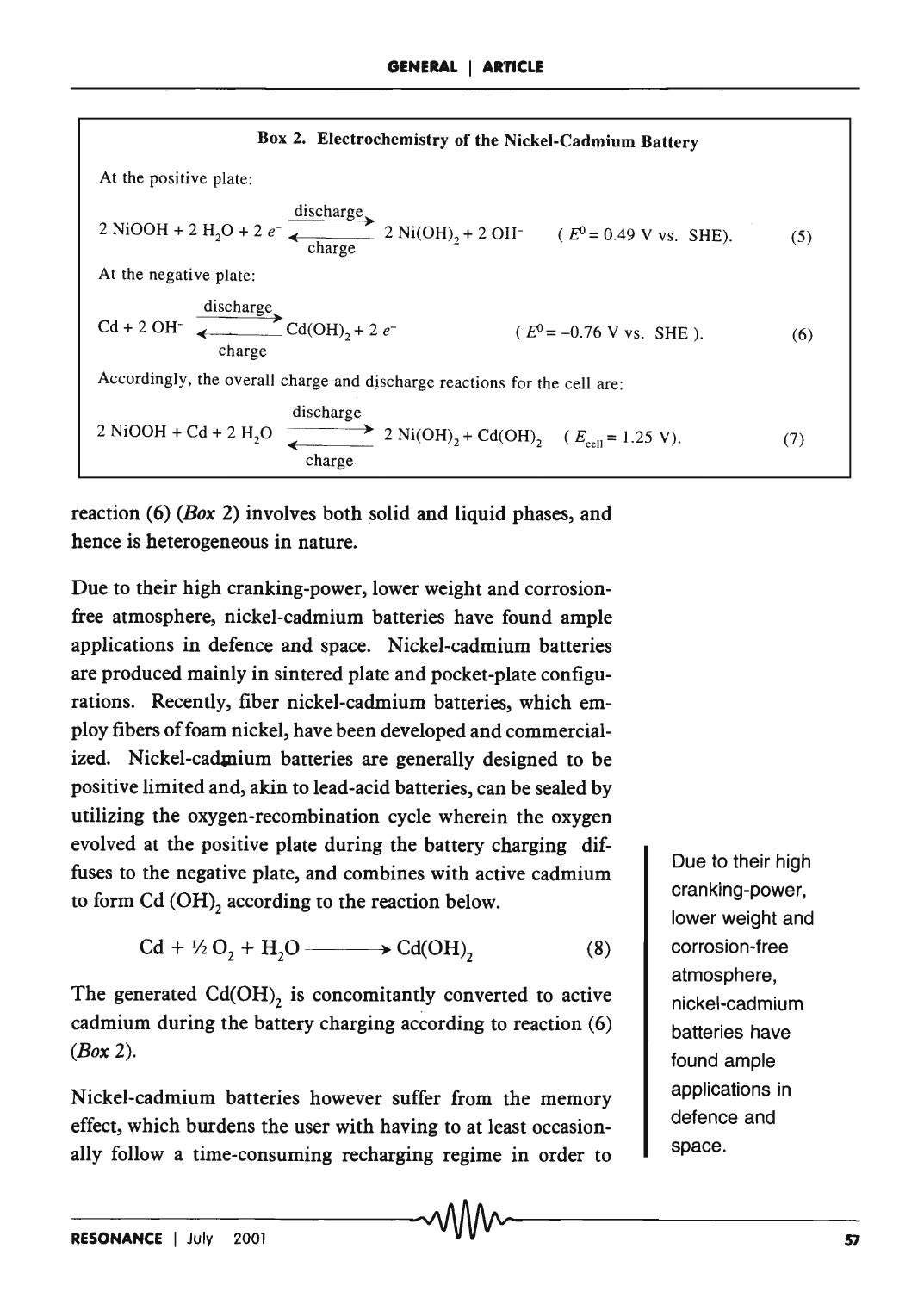The unpopularity of cadmium has encouraged the development of nickel-metal hydride (Ni-MH) batteries, which are not only cadmium-free but can also store more energy than comparatively sized nickelcadmium units.

maintain their rated capacity. The effect appears to be due to the growth of abnormally large crystals on cadmium electrode. These crystals reduce the surface area of the cadmium electrode thereby increasing the battery's effective internal resistance. Besides, nickel-cadmium batteries store only slightly more energy per unit weight than lead-acid units and have a fairly highrate of self-discharge at high temperatures. Worst of all, cadmium is an awful poison that can contaminate the environment.

#### **Nickel-Metal Hydride Batteries**

The unpopularity of cadmium has encouraged the development of nickel-metal hydride (Ni-MH) batteries, which are not only cadmium-free but can also store more energy than comparatively sized nickel-cadmium units. Similar to nickel-cadmium batteries, the Ni-MH units also employ nickel-positive plates with NiOOH as the active material and an aqueous KOH electrolyte. The main difference is that the active material in the negative plate is hydrogen absorbed in a metal alloy. The metal alloys in which hydrogen is stored fall into two categories: (a) the  $AB_{5}$ -alloys based on mixtures of nickel and rare earth, and (b) the  $AB_2$ -alloys based on nickel commonly blended with titanium, vanadium, and zirconium. A typical composition of the  $AB_{5}$ -alloy that has been documented to be a promising electrode material is  $Mm$  ( $Mm = Misch$  metal: 25 wt.% La, 50 wt.% Ce, 7 wt.% Pr, 18 wt. Nd)  $\text{Ni}_{3.2}$  Co<sub>1.0</sub>  $\text{Mn}_{0.6}$  A<sub>10.11</sub> Mo<sub>0.09</sub>, which has CaCu<sub>s</sub>-type crystal structure. Among the  $AB_2$ -type alloys,  $Ti_{0.51} Zr_{0.49} V_{0.70} Ni_{1.18} Cr_{0.12}$  has been found to be an attractive electrode material, which has <sup>14</sup>C-Laves crystal structure. Although, in the beginning,  $AB<sub>5</sub>$ -type alloys were employed as battery electrodes, but at present, AB<sub>2</sub>-type alloys are preferred electrode materials for Ni-MH batteries. It is found that while  $AB_2$ -type alloys yield superior energy densities, the  $AB_{5}$ -alloys are able to hold hydrogen better thus lowering the self-discharge rate of the battery. It is noteworthy that the metal-hydride electrode offers an important advantage for materials engineering and optimization in relation to negative electrodes of other nickel-based batteries.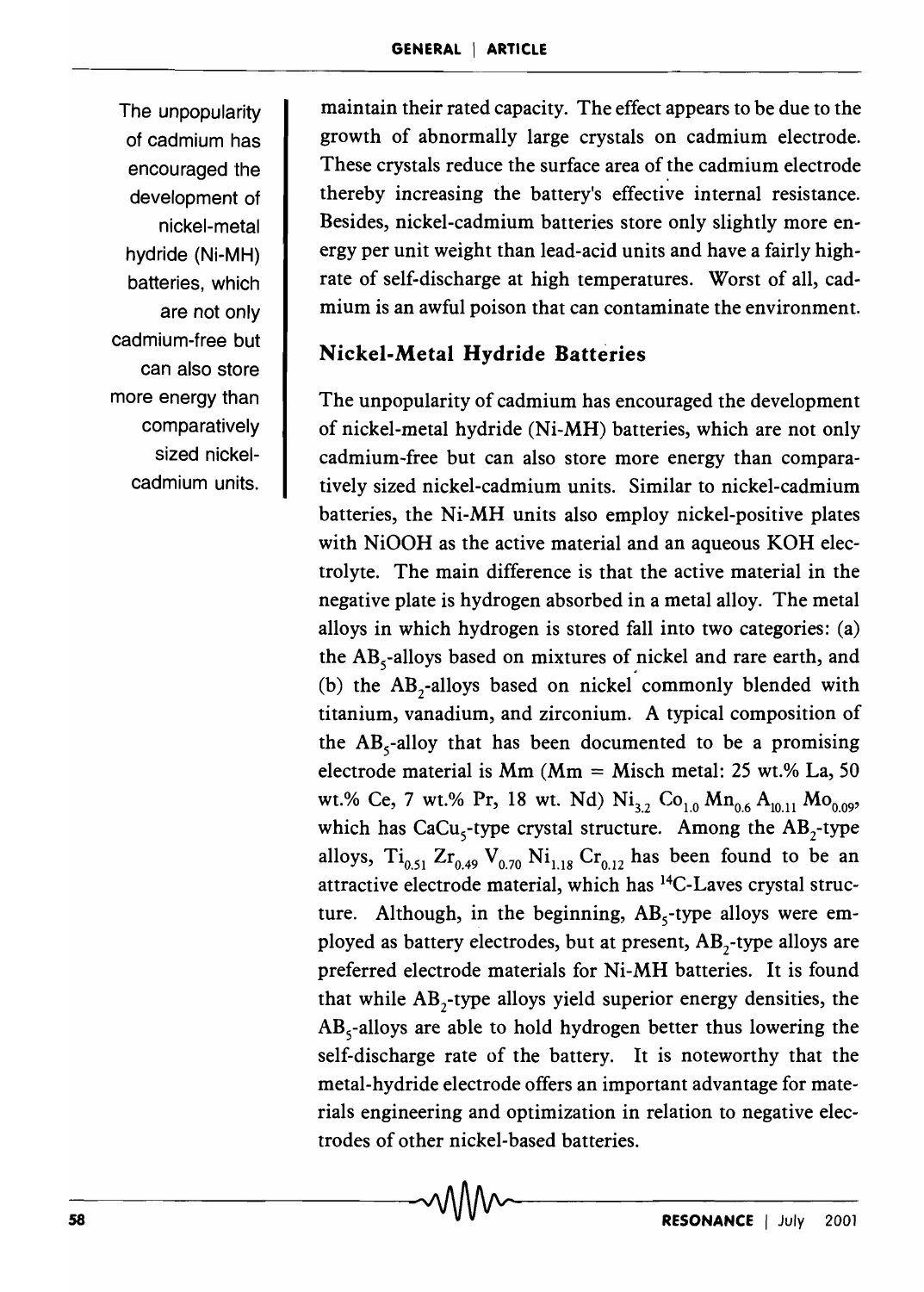

As a consequence of (9) and (10) *(Box* 3), there is no net change in the electrolyte quantity or concentration over the chargedischarge cycles. This is an attractive feature of Ni-MH batteries over nickel-cadmium batteries wherein water is generated during charge and consumed during discharge. On the down side, Ni-MH batteries deliver less power, have a faster selfdischarge and are less tolerant to overcharge like the nickelcadmium batteries.

## Zinc-Air Batteries

Very recently rechargeable zinc-air battery technology that uses a rechargeable air-electrode is claimed to have moved from the research laboratory to the market. A zinc-air battery can store much larger energy in relation to a comparatively-sized Ni-MH battery but zinc-air units require an air-management system to ensure the appropriate flow of air into the battery to generate the required power. Also, there is need to remove carbon dioxide from air to avoid carbonation of the KOH electrolyte. Another weak point of these batteries is their sensitivity to electrical abuse. The batteries cannot be quick charged and if these are discharged below about 0.9 V/cell (operating cell-voltage ranges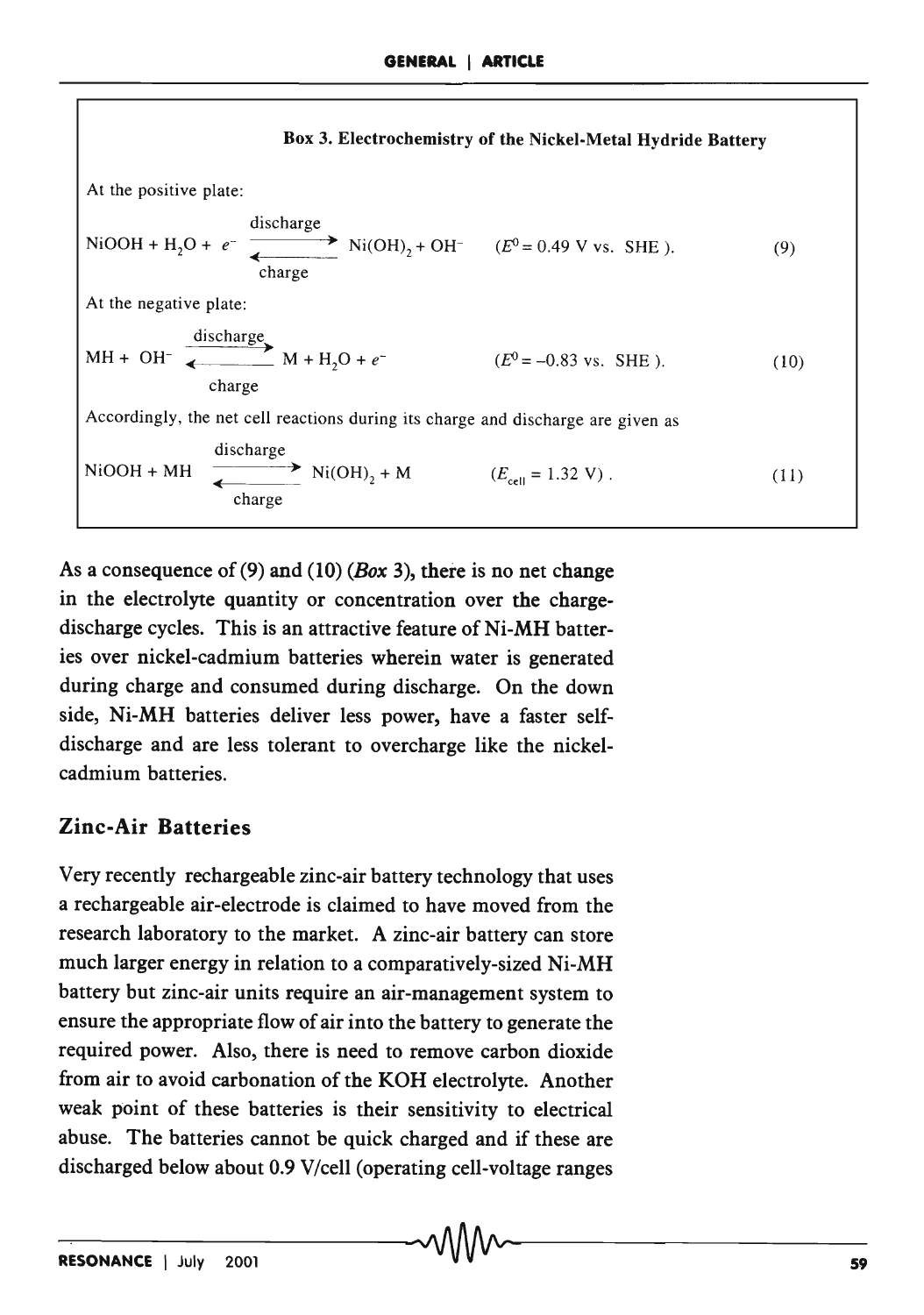#### Box 4. Electrochemistry of the Zinc-Air Battery

At the positive plate:

$$
O_2 + 2 H_2O + 4 e^-
$$
   
charge  
charge  
charge  
(*E*<sup>0</sup> = 0.4 V vs. SHE). (12)

At the negative plate:

$$
2 Zn + 4 OH = \frac{\text{discharge}}{\text{charge}} \quad 2 ZnO + 2 H_2O + 4 e^- \quad (E^0 = -1.24 \text{ V vs. SHE}). \tag{13}
$$

Accordingly, the net cell reactions during the charge and discharge of a rechargeable zinc-air unit are given by,

 $2 Zn + O<sub>2</sub>$ discharge )  $\checkmark$ charge 2 ZnO  $(E_{cell} = 1.64 \text{ V})$ . (14)

> between 1-1.2 V), these batteries could be permanently damaged.

#### Secondary Lithium Batteries

-60-----------------------------~------------------------------

The most promising system among the lithium secondary batteries is the lithium-ion battery, which is better known as lithium-ion rocking chair battery. In the unit, both the electrodes comprise intercalation materials with structure in which guest species are inserted and extracted with little structural modification of the host. The fully-charged negative plate is made of lithiated carbon which is about 10% lithium by weight and has nearly the same potential as metallic lithium. The discharged positive-plate employs one of the intercalation compounds among  $LiCoO<sub>2</sub>$ ,  $LiNiO<sub>2</sub>$ ,  $LiMnO<sub>2</sub>$ <sup>o</sup>or  $LiMn<sub>2</sub>O<sub>4</sub>$ , each of which develops a voltage between 3.5-4 V with respect to lithium.

The most promising system among the lithium secondary batteries is the lithium-ion battery.

Unlike conventional acidic and alkaline rechargeable batteries, rocking-chair cells employ non-aqueous electrolytes comprising a lithium salt dissolved in an organic solvent. The main issues in selecting an electrolyte are its compatibility and thermal stability up to about 80°C. If the negative electrode consists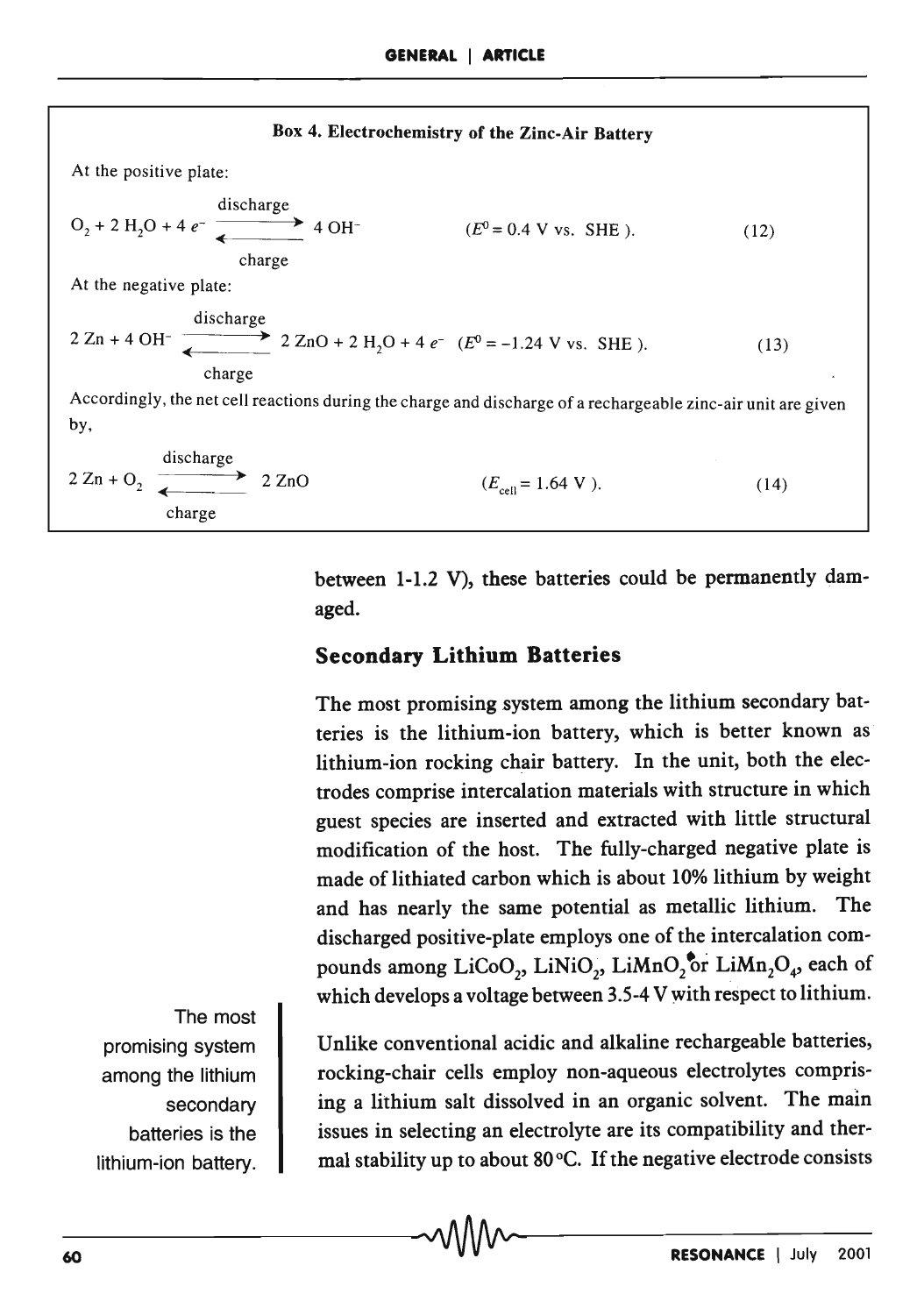of lithiated graphite then the choice of the electrolyte is restricted to systems based on ethylene carbonate since those based on other solvents tend to cause exfoliation of the graphite. The use of lithiated coke for the negative plate provides a much wider choice with diethyl carbonate, propylene carbonate, dimethyl carbonate, and many other solvents that may be used simply or in combination. The favourite solute is lithium hexafluorophosphate  $(LiPF_6)$  but other lithium salts may as well be used. The ionic conductivity of these mixtures is about two orders of ma'gnitude lower than that of aqueous electrolytes but is high enough to make practical batteries for use at or above room temperatures. Actually, even at  $0<sup>o</sup>C$  the ionic conductivity of  $10^{-3}$  S cm<sup>-1</sup> for these electrolytes suffices for the practical batteries. The conductivity however varies quite appreciably with temperature, and ranges from  $0.2 \times 10^{-3}$  at -40 °C to 1.5  $\times$  $10^{-2}$ S cm<sup>-1</sup> at 40 °C for LiPF<sub>6</sub> dissolved in 1:1 volume mixture of ethylene carbonate and propylene carbonate. During the cell operation, lithium ions move back and forth between the two plates across the electrolyte as the unit is alternatively charged and discharged.

The lithium-ion cell is not the ultimate in the lithium secondary

**Box 5. Electrochemistry of the Lithium-Ion Battery**  
\nAt the positive electrode:  
\n
$$
x Li^{+} + x e^{-} + Li_{1-x}CoO_{2}
$$
  $\xrightarrow{\text{discharge}}$  LiCoO<sub>2</sub> ( $E^{0} = 0.6 \text{ V vs. SHE}$ ). (15)  
\ncharge  
\n $Lic \xrightarrow{\text{discharge}}$  Li<sub>1-x</sub>C + x Li^{+} + xe^{-} ( $E^{0} = -3.0 \text{ V vs. SHE}$ ). (16)  
\ncharge

Accordingly, the net cell reactions during the charge and discharge processes of the cell are written as below.

$$
\text{LiC} + \text{Li}_{1-x}\text{CoO}_2 \xrightarrow{\text{discharge}} \text{Li}_{1-x}\text{C} + \text{LiCoO}_2 \qquad (E_{\text{cell}} = 3.6 \text{ V}). \tag{17}
$$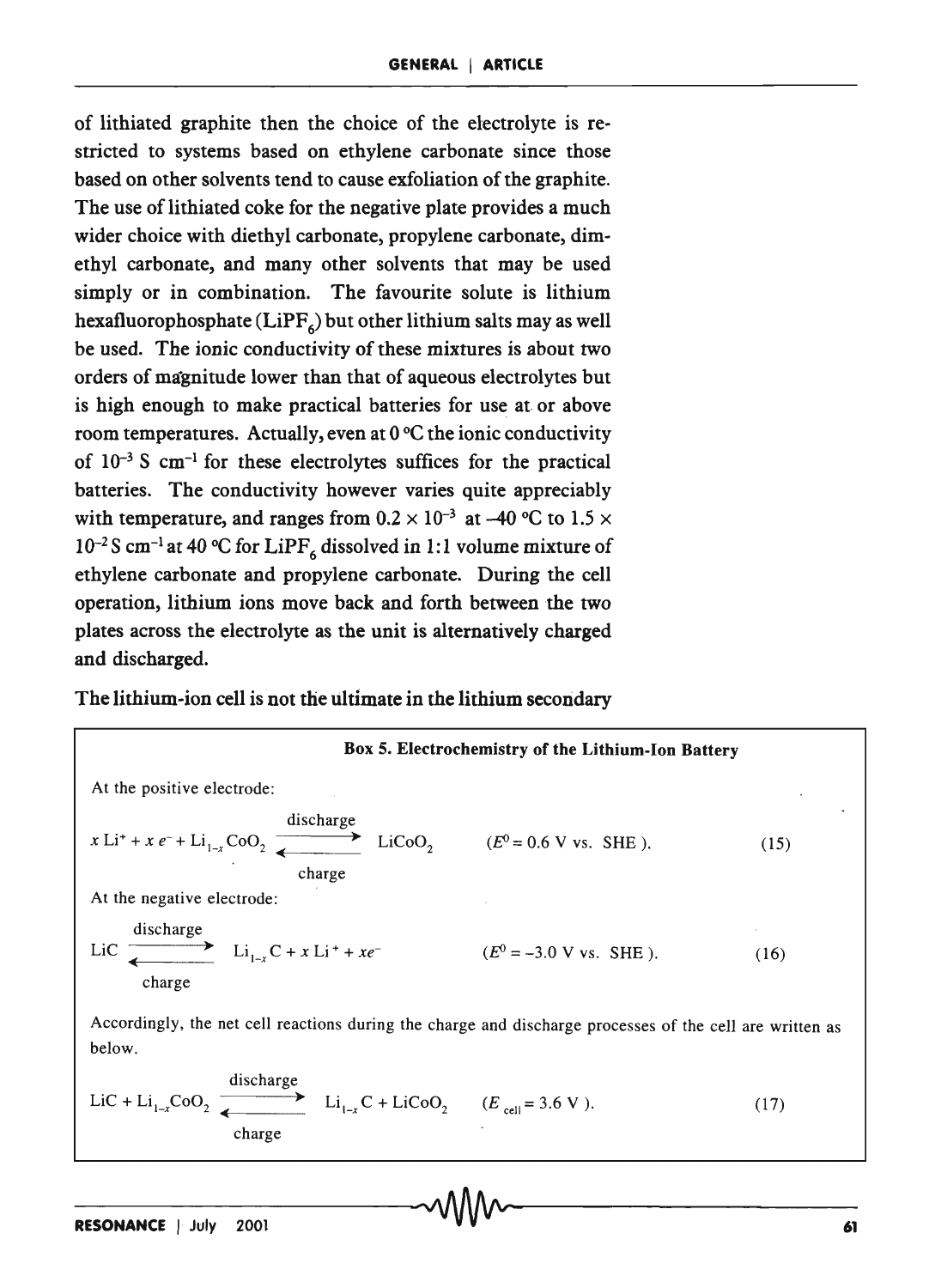### Suggested Reading

- [1] D A J Rand, R Woods, and R M Dell, *Baueries for Electric Vehicles,* Research Studies Press, Trauton, UK and Wiley, New York, 1998.
- [2] C A Vincent and B Scrosati, *Modern Batteries*, 2nd Edition, Arnold, London 1997.

This battery was invented in 1985 by Coetzer in Pretoria (South Africa) and hence the name zebra battery. The technical name for the battery is Na-NiCl<sub>2</sub> battery.

battery technology as far as the capacity is concerned. In principle, cells with negative electrodes of metallic lithium can store about ten-times more energy per unit weight than those with negative plates of lithiated carbon. The trouble is that the lithium electrode has a tendency to react with any liquid electrolyte creating a passive film. The reaction would have little effect if it happened only once but every time lithium is stripped away and then recharged, a fresh metal surface is exposed to the electrolyte and new film is formed. This process would use-up a lot of lithium. Partially because of these difficulties, research is being focussed on lithium batteries with solid-polymer electrolytes, which would be backed by highly conducting currentcollector. These cells will be less than a half mm in thickness. A layered structure of this type, if realized, would have many attractions. Batteries of such cells could be made in almost any desired shape and size. The lack of liquid would make them fairly safe and these would have the highest specific energy rating among any known battery, and would also hold their charge for years with little loss.

#### High-Temperature Zebra Batteries

Over the years, significant modifications have also been made in the high-temperature sodium-sulfur (Na-S) batteries. The problem of dendritic-sodium growth in Na-S batteries has been cleverly circumvented in the zebra<sup>l</sup> batteries with the use of  $NaAlCl<sub>4</sub>$  in conjunction with Na+- $\beta$ -alumina ceramic electrolyte. The battery operates at about 300 °C and the chargedischarge reactions during the cell operation are as follows.

$$
2 Na + NiCl2 \xrightarrow{\text{discharge}} 2 NaCl + Ni (Ecell = 2.58 V). \quad (18)
$$
charge

Since the zebra batteries operate at  $\sim$ 300 °C, there are no detrimental effects resulting from their use at extremely cold or hot ambient-temperatures. For conventional battery systems, extreme temperatures require more elaborate thermal-manage-